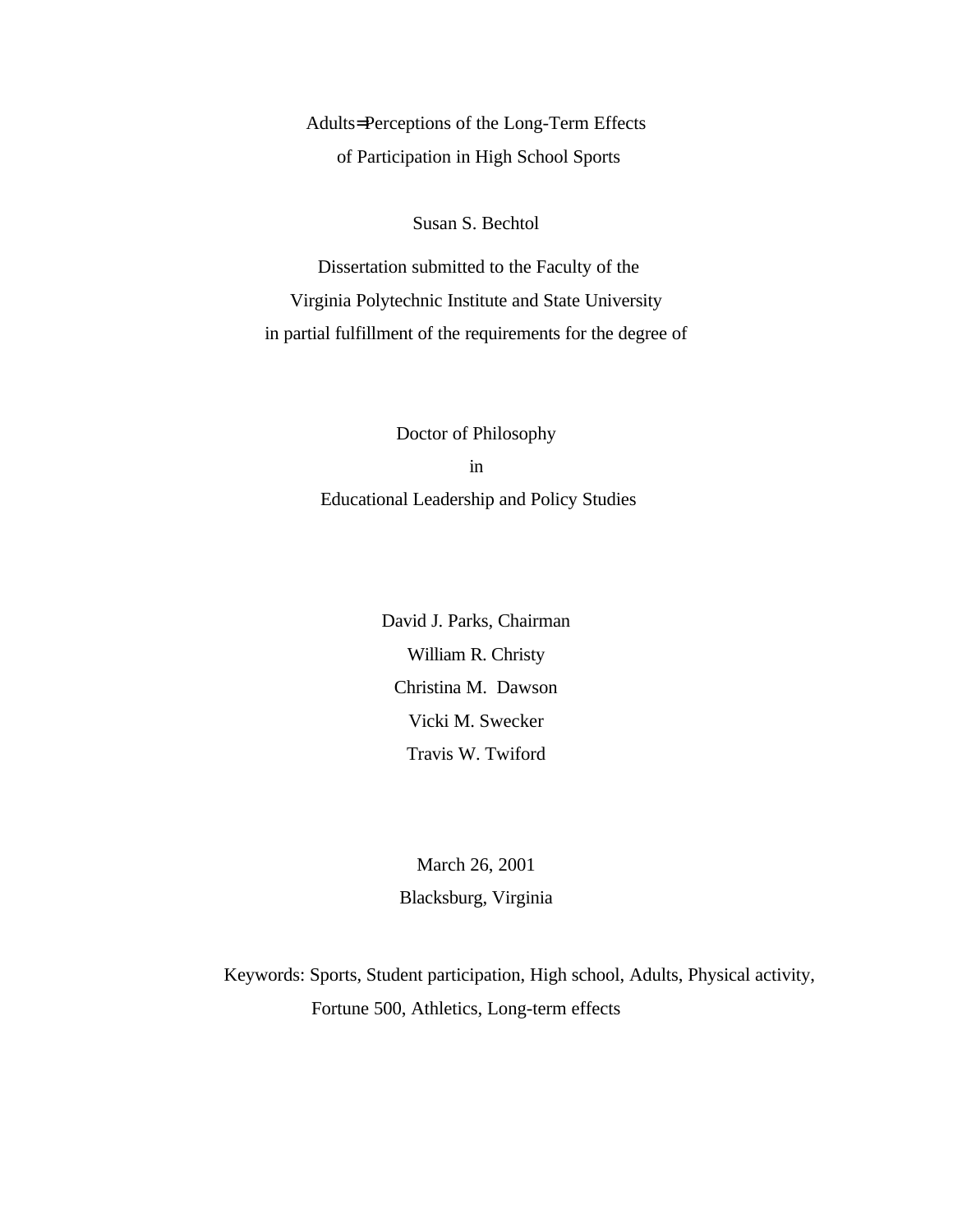# (ADULT'S PERCEPTIONS OF THE LONG-TERM EFFECTS OF PARTICIPATION IN HIGH SCHOOL SPORTS) by

Susan Smith Bechtol

Dr. David J. Parks, Chairman

#### Educational Leadership and Policy Studies

#### (ABSTRACT)

The long-term effects of participation in high school sports were the focus of this study. Ten top-level managers in Fortune 500 companies were asked about participation in high school sports and the enduring effects of that participation.

Five men (one black) and five women (one Asian) participated in the study. Interviewing, observing offices, and reviewing high school yearbooks were the methods of data collection. The data were analyzed using the constant-comparative method of Maykut and Morehouse (1994).

Based on the literature and the development of a sports participation theory, data were collected on the organizational and personal variables affecting participation in high school sports, and the sports participation variables affecting later life.

Long-term effects of sports participation in high school were identified in 13 areas: (1) being competitive, (2) being goal oriented, (3) being physically active, (4) making friends, (5) developing leadership skills, (6) enhancing self-esteem, (7) displaying sports paraphernalia, (8) practicing sports philosophy, (9) working as a team, (10) acquiring skills not taught in a classroom, (11) managing time, (12) volunteering, and (13) working with diverse groups. These findings may be helpful to school administrators and policy makers as they evaluate the benefits and liabilities of their sports programs.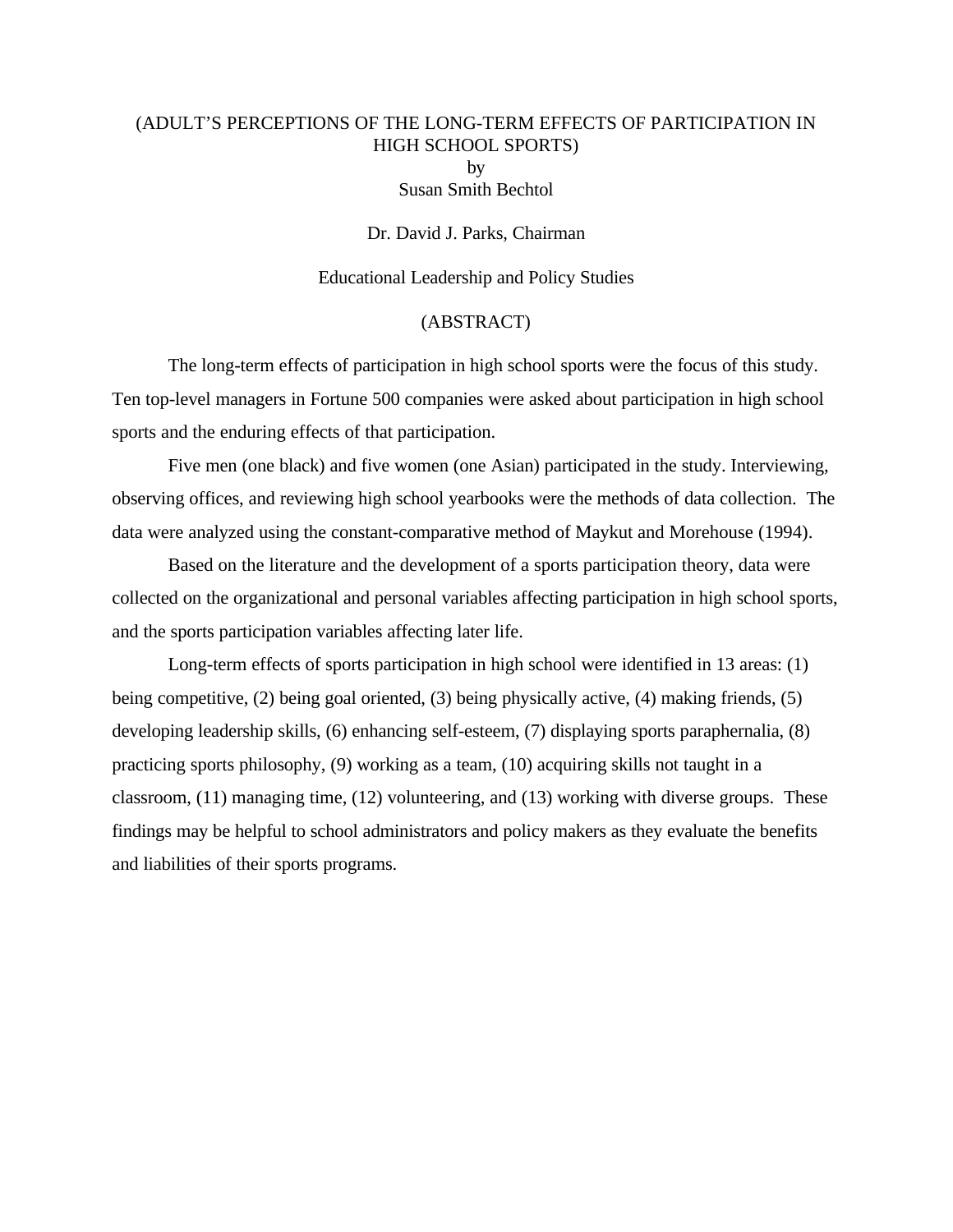#### ACKNOWLEDGMENTS

I want to acknowledge my advisor Dr. David Parks, without whom I would never have completed this project. I want to thank him for sticking beside me when the going got tough and for his trademark encouraging feedback.

I would also like to thank my committee members: Dr. Tina Dawson, for providing much guidance in the early stages of developing this study; Dr. Bill Christy, who was always willing to discuss the benefits of sports participation and the need for my research; Dr. Travis Twiford, who came on as a committee member with recent experience as president of the high school league association in North Carolina; and Dr. Vicki Swecker, who encouraged me to provide research that would be beneficial to central office personnel. They each offered words of wisdom when I needed them the most.

I would like to publicly thank the school board members and central administration personnel of the Portsmouth Public Schools for allowing me to take a year to move to Blacksburg and complete this project.

There are two special persons in the Educational Leadership and Policy Studies program at Virginia Tech that deserve a very special thank you. Paulette Gardner has listened to my problems for five years. She has never been negative and always offered to assist. Without Paulette, this project would never have been finished. Paulette, thank you again for everything. The second person is Dr. Terry Wiita. Words will not do justice to all that she has done for me during my residence in Blacksburg. You just don't know the importance you have played in my life. Thank you does not seem strong enough, but thanks for everything.

During the final stages of development of this report, a dear friend emerged as a willing assistant to read and talk statistics with me. I want to thank Keith Harris for his willingness to help me prepare for the big "D" day and for his help with the rewrites.

I must thank the executives from the Fortune 500 companies for their honest, sincere, emotional responses to the questions used for this study. This project took time away from your jobs and in some cases brought back memories long forgotten. You made producing this report interesting and rewarding, and I deeply appreciate your assistance.

Along the path there have been many friends and family who assisted me in segments of this project. I would like to thank Jim Durham, Stuart Vaughn, Kathy Saunders, Cathy Bierly,

iii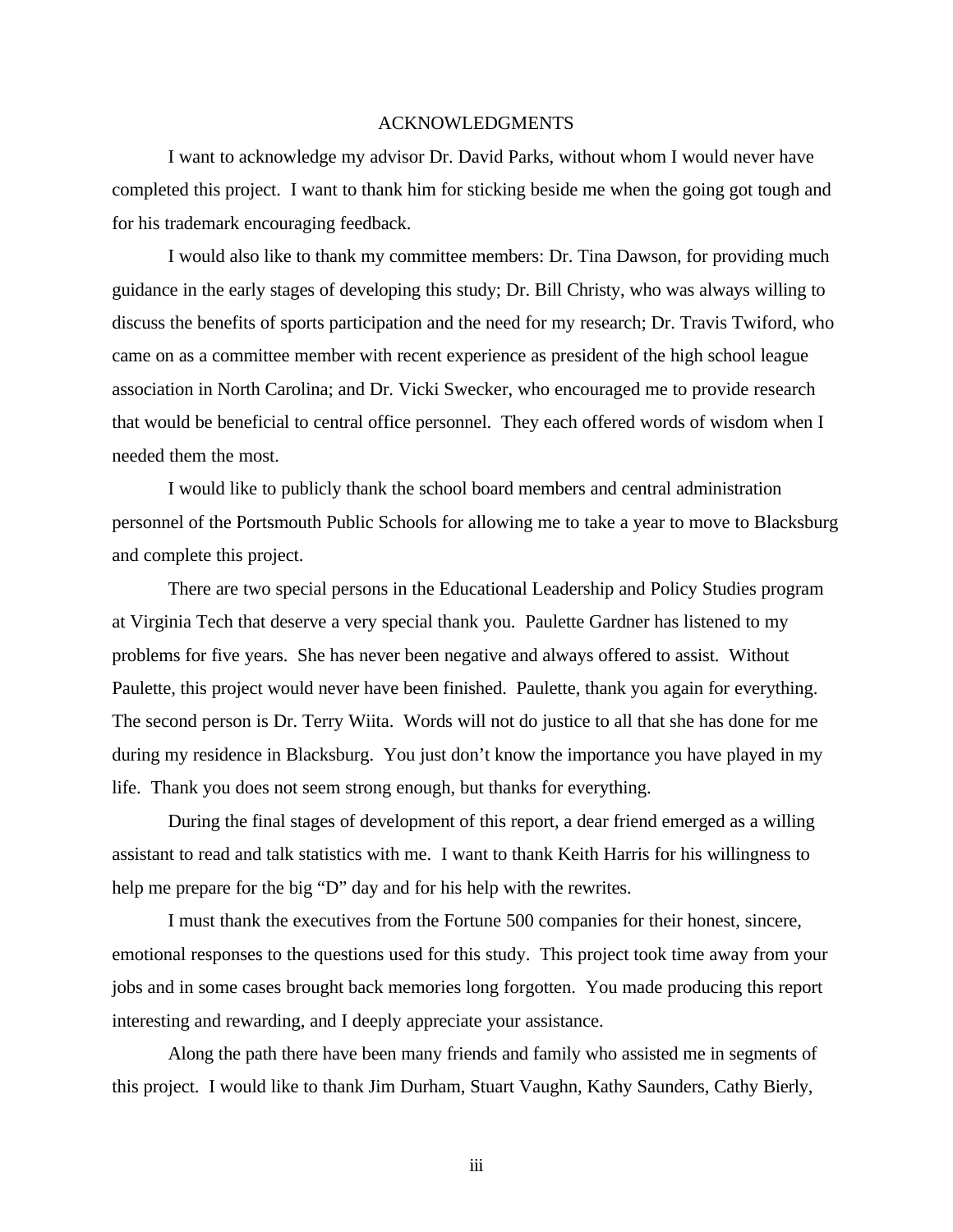Angie Ballestino, Tony Maturo, Yolanda Hilton, and Billy King for their valuable assistance in finding subjects for this study.

A very special thank you goes to Nancy Maturo whose comment "I used to be a clerk stenographer" got her into a huge role with this project.

I would like to recognize my 1996 Tidewater cohort and thank them for the camaraderie over the past five years. Dr. Robert (Bob) Richards, who recruited me for this program, has retired, but his words of encouragement and thoughts on progressing a little at a time have remained in my thoughts. Our cohort has been eating an elephant one bite at a time.

A special thanks goes to my parents, Peggy and James Durham. They were always encouraging and called me frequently that last year to see how I was progressing and if I was ok. Their words of encouragement and constant "hang in there" provided me the assurance that I could complete this project. They believe in education and taught that belief to me. Thanks, Mom and Jim.

Finally, I must express the gratitude and pride I have for my husband, who never doubted for one minute his "Sunshine" could complete this project. His motto 'Just do it!' is still the screen saver on my computer. I would not have been able to complete this project if he had not been willing to make huge sacrifices. I love you and thank you, Marty.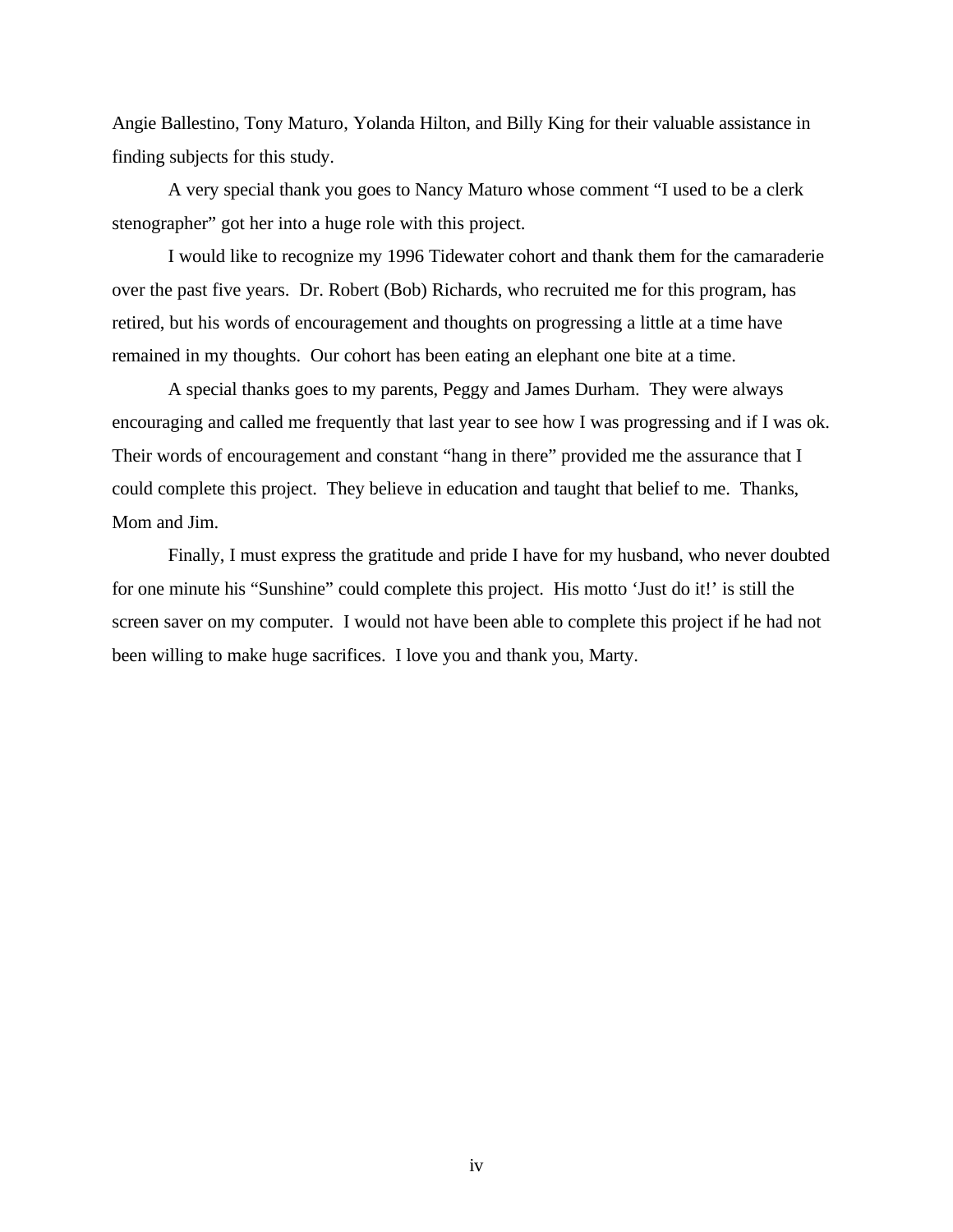#### DEDICATION

 This project is dedicated to all the high school athletes who have touched my heart for the past twenty years. There are too many of you to name. It is hoped that you learned something from your experiences as a high school athlete that has endured. Perhaps, you learned at least one thing from high school sports participation that has carried over to your adult life. This project would never have been conceived had it not been for the daily encounters of watching you practice, mature, and compete. A very heartfelt thanks goes out to each of you. Thanks for the motivation to "just do it," and thanks for the memories.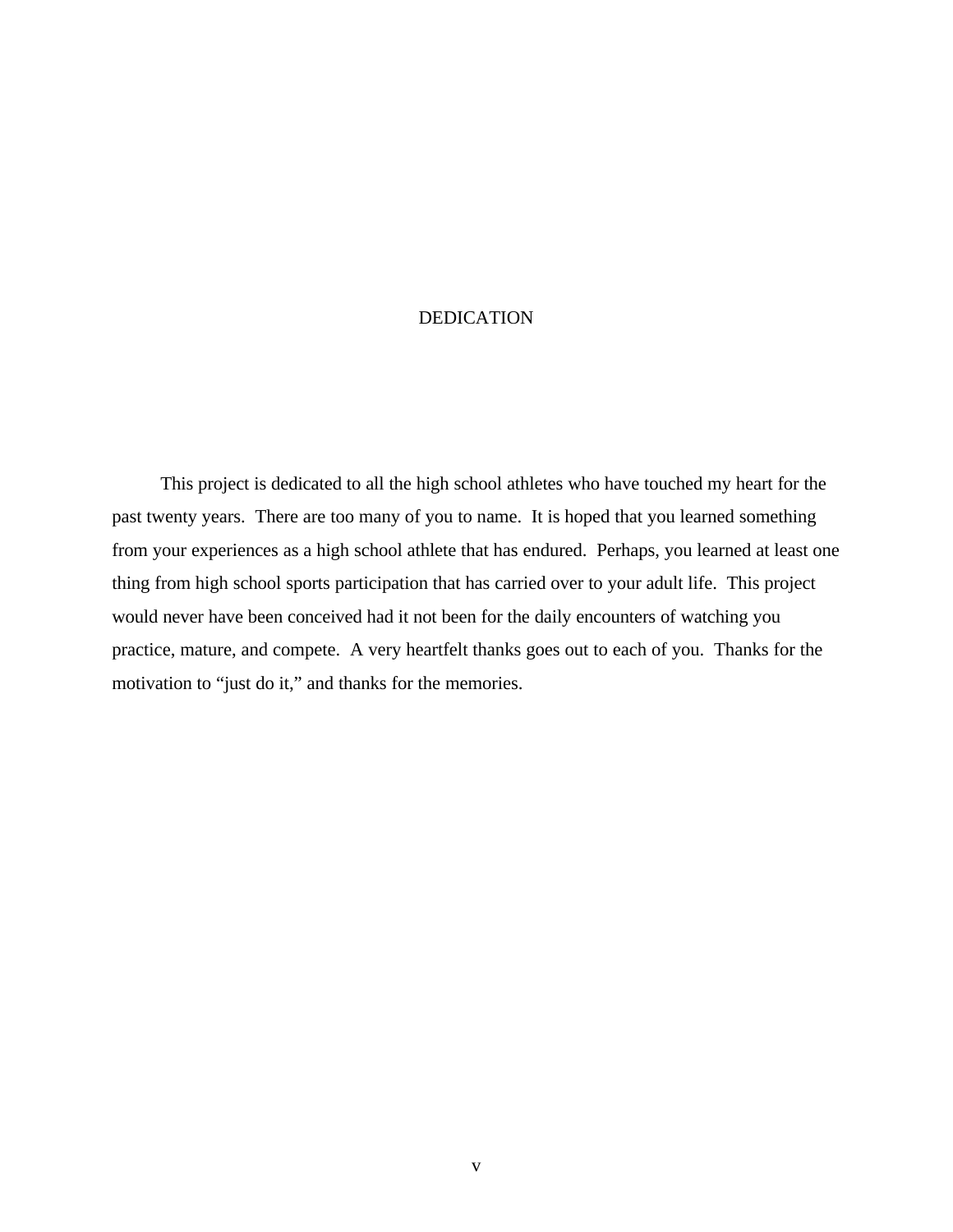| <b>CHAPTER 3</b> |
|------------------|
|                  |
|                  |
|                  |
|                  |

## TABLE OF CONTENTS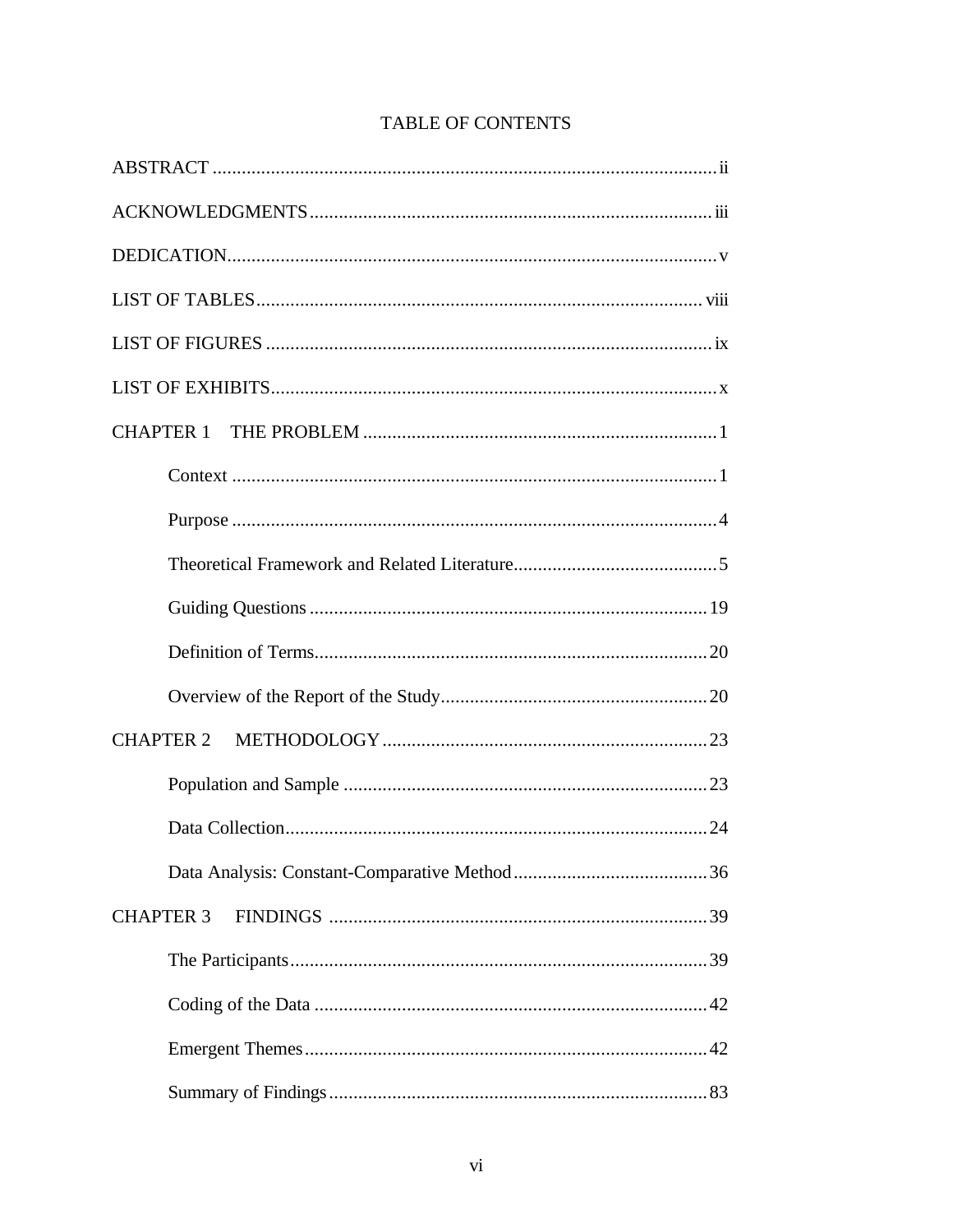#### CHAPTER 4 CONCLUSIONS, DISCUSSION, IMPLICATIONS FOR EDUCATIONAL LEADERS, AND RECOMMENDATIONS FOR FURTHER AREAS OF RESEARCH

| <b>APPENDICES</b> |               |                                                 |  |  |  |
|-------------------|---------------|-------------------------------------------------|--|--|--|
|                   | A             |                                                 |  |  |  |
|                   | B             | Letter of Support from the Virginia High School |  |  |  |
|                   | $\mathcal{C}$ |                                                 |  |  |  |
|                   | D             |                                                 |  |  |  |
|                   |               |                                                 |  |  |  |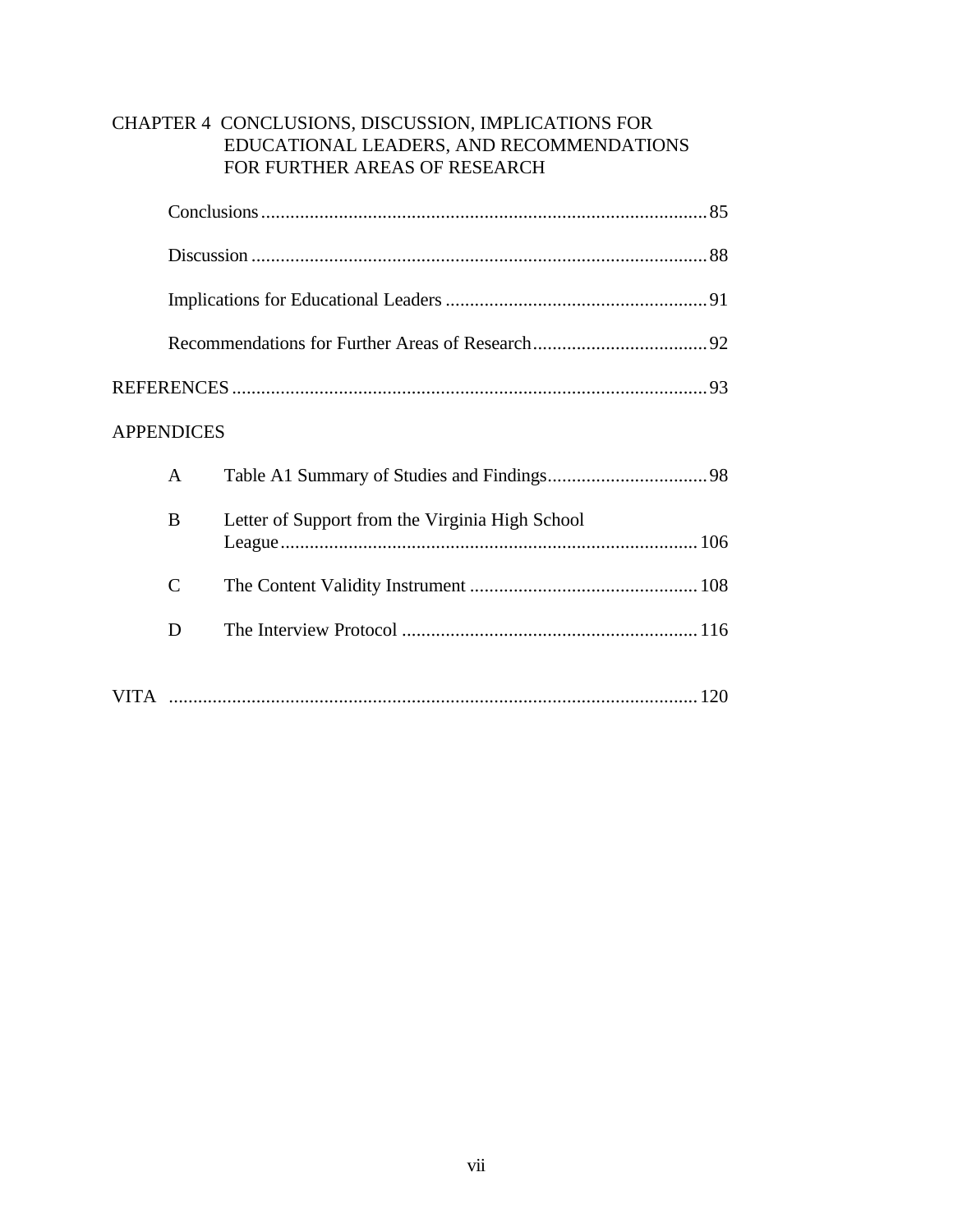### LIST OF TABLES

| Table          |                                                                                                                                                       | Page |
|----------------|-------------------------------------------------------------------------------------------------------------------------------------------------------|------|
| $\mathbf{1}$   | Players' Perceptions of the Coach is Influence,<br>the Coach-s Advice, and Players' College Plans                                                     |      |
| $\overline{2}$ | Number of High School Sports Participants by Region                                                                                                   |      |
| 3              |                                                                                                                                                       |      |
| $\overline{4}$ | Content Validity Data: Trial 1, Trial 2, and Trial 3 Results 31                                                                                       |      |
| 5              | Raw Data Matrix: Organizational Factors Affecting                                                                                                     |      |
| 6              | Raw Data Matrix: Personal Factors Affecting                                                                                                           |      |
| 7              | Raw Data Matrix: Features of Participation in High                                                                                                    |      |
| 8              | Duration of Participation in Selected Sports and Grades                                                                                               |      |
| 9              | Activities Participated in Other than Sports While                                                                                                    |      |
| 10             | Raw Data Matrix: Long-Term Effects of Participation                                                                                                   |      |
| 11             | Raw Data Matrix: Long-Term Effects of Participation in<br>High School Sports Mentioned by One Participant 80                                          |      |
| 12             | Raw Data Matrix: Participants' Suggestions on the<br>Best Method to Communicate Long-Term Effects<br>of Participation in High School Sports to School |      |
| A1             |                                                                                                                                                       |      |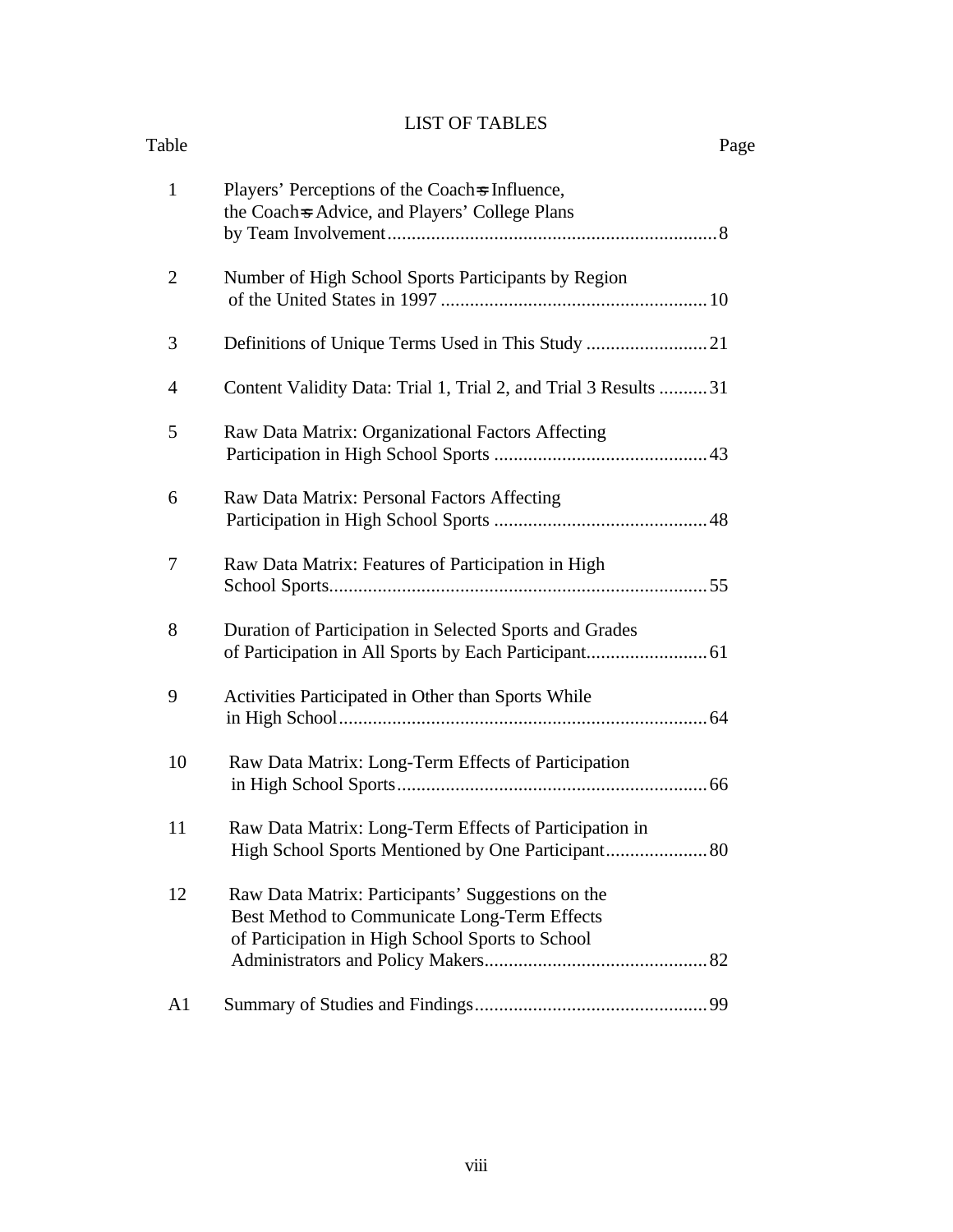## LIST OF FIGURES

| Figure         |                                                                                                                                                                                                   | Page |
|----------------|---------------------------------------------------------------------------------------------------------------------------------------------------------------------------------------------------|------|
| 1              | Initial conceptual model of the factors that influence<br>participation in sports and the long-term effects of that                                                                               |      |
|                |                                                                                                                                                                                                   |      |
| $\overline{2}$ | A description of the type of interview conducted35                                                                                                                                                |      |
| 3              | Participants attended high school during each of the past six                                                                                                                                     |      |
| 4              | Final conceptual model of the Bechtol Sports Participation<br>Theory identifying the factors that influence high school sports<br>participation and the long-term effects of that participation84 |      |